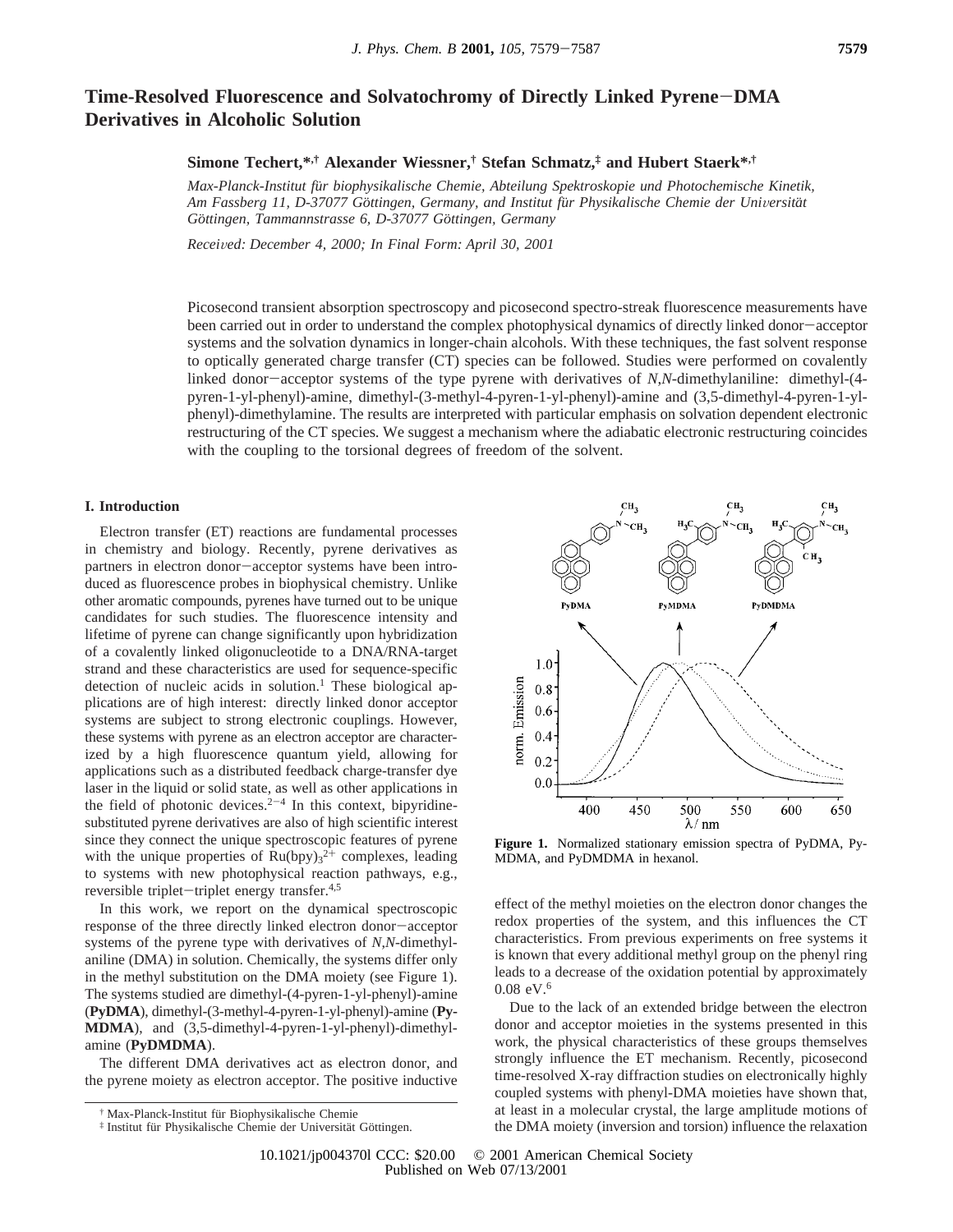

**Figure 2.** Normalized stationary absorption spectra of PyDMA, PyMDMA, and PyDMDMA in hexanol compared to 1-methylpyrene in hexanol.

pathway on the potential energy surface (PES) of the excited electronic state.<sup>7,8</sup> However, in conjunction with pyrene, $3,9,10$ which is well known for its typical vibronic couplings of the first and second electronically excited state,  $11-13$  additional effects are found for PyDMA that differ from the physical response of phenanthrene-DMA or anthracene-DMA, where phenanthrene or anthracene acts as an electron acceptor.14,15 In the case of 9-anthracene-DMA (AnDMA), $^{2,16,17,18}$  e.g., where the DMA moiety is substituted at position 9 of anthracene, the experimental stationary and time-resolved results are rationalized by superposition of two different conformers: Calculations suggest that these conformers can be distinguished mainly by the dihedral angle between the phenyl moiety and the  $N(CH_3)$ group. According to the absorption spectra, one of these conformers is thought to be formed through a  $\pi \pi^*$  transition and the other conformer through direct absorption into a CT state with high ionic character. Exciting in the blue shifted *π π*\* band (the locally excited state (LE)) causes the system to undergo a solvent-dependent adiabatic fast relaxation into the intramolecular charge transfer  $(ICT)$  state.<sup>16,17</sup>

In contrast, PyDMA, PyMDMA, and PyDMDMA in solution show only one fluorescing emission band (Figure 1), though also here two emission bands, one originating from a locally excited state and one occurring from an ICT state, should be expected. The increased Stokes shift in the emission spectra (see Figure 1) also reflects the decreasing electronic coupling between pyrene and DMA with the number of substituents on the DMA moiety.

Since in the bisubstituted compound PyDMDMA the donor and acceptor groups are twisted 90° against each other, PyDMDMA is electronically the most decoupled of all ICT systems studied in this work and exhibits an absorption spectrum most similar to that of 1-methylpyrene (Figure 2). UV absorption and emission spectroscopy and photon counting measurements published recently<sup>3</sup> also show that in PyDMA,<sup>2,9,10,19</sup> PyMDMA, and PyDMDMA the first excited electronic state has pronounced CT character.

To understand whether, in addition to the unusual one-band emission behavior, geometrical changes as postulated in An-DMA play an important role in the CT generation and relaxation of PyDMA, PyMDMA, and PyDMDMA, in this work we concentrate on a detailed experimental characterization of the species that causes this one-band emission by applying the complementary techniques of transient fluorescence emission (spectro-streak) and transient absorption spectroscopy. Further-

more, we will present a more detailed study of the interaction between CT generation and the retarded response of protic solvents, elucidating the complexity of electronic effects and geometrical changes of solute and solvent. Longer chain alcohols are chosen as solvents, since the extended carbon chains provide low-frequency, large amplitude torsional modes that might interact with the large amplitude motions (torsion and inversion) of PyDMA to PyDMDMA.

This paper is organized as follows. The experimental setups are briefly reviewed in section II. In section III the results are reported and discussed. Section IV contains our conclusions.

## **II. Experimental Section**

**A. Synthesis and Sample Preparation.** Synthesis and sample characterization of the three compounds have been described earlier.3 The solutions used in the experiment were degassed employing the freeze-pump-thaw method. The concentrations of the sample solutions were in the order of  $10^{-5}$  M. To exclude saturation effects, the concentrations of the solution were optimized for the excitation wavelength of interest  $(351-355)$ nm), so that the optical density (oD) at 355 nm was 0.5-1.0 in a 1-cm thick cuvette.

**B. Methods and Apparatus.** The early experimental strategy was to determine the parameters of the solvation process globally in order to separate them from the actual fluorescence intensity decay. Otherwise, recording of the fluorescence decays at a fixed wavelength and in the presence of a (in the present case bathochromic) band shift due to solvation dynamics, the kinetic parameters could not be disentangled. To overcome difficulties in measurements of a series of time functions at a certain number of different wavelengths and their calibrated composition to a global histogram, which include nontrivial data treatment and normalization strategies, the spectro-streak technique was developed.<sup>20,21</sup> With this technique, time- and wavelengthresolved transient fluorescence signals can be studied.

The time-resolved CT fluorescence spectra discussed in section III were observed using this spectro-streak technique. A detailed description of the setup of this new type of photometer is contained in the references.20,21 A special feature of the design is the three-dimensional detection, where the intensity of the fluorescence band can be measured simultaneously in one shot as a function of time and wavelength. The spectro-streak apparatus consists of a home-constructed grating objective  $(4-15 \text{ ps time resolution},$  depending on the apperture used) attached to a streak camera (Hamamatsu C1370-01, 2 ps time-resolution) with a CCD camera as detector unit. The samples were excited with the third harmonic (351 nm) of a mode-locked Nd:glass laser. The pulse width of this laser was about 7 ps. The whole measuring unit (the tandem: grating objective, streak camera, image intensifier and CCD camera) was positioned perpendicular to the propagation direction of the excitation beam. To exclude orientational relaxation effects, the polarization direction of the excitation light was adjusted to the magic angle of 54.74°.

The transient absorption spectra were recorded using a pump-probe spectrometer with 45 ps time resolution. A detailed description of the pump-probe setup can be found in references 22 and 23. The third harmonic (355 nm) of a mode-locked Nd: YAG laser was used as pump source with a pulse width of 25 ps to 30 ps. As the probe light, a white light continuum was used which was generated via nonlinear mixing of the 1064 nm fundamental pulse in a mixture of  $H_2O/D_2O$ . Each transient absorption measurement was corrected for the spontaneous fluorescence light, which was measured with blocked back-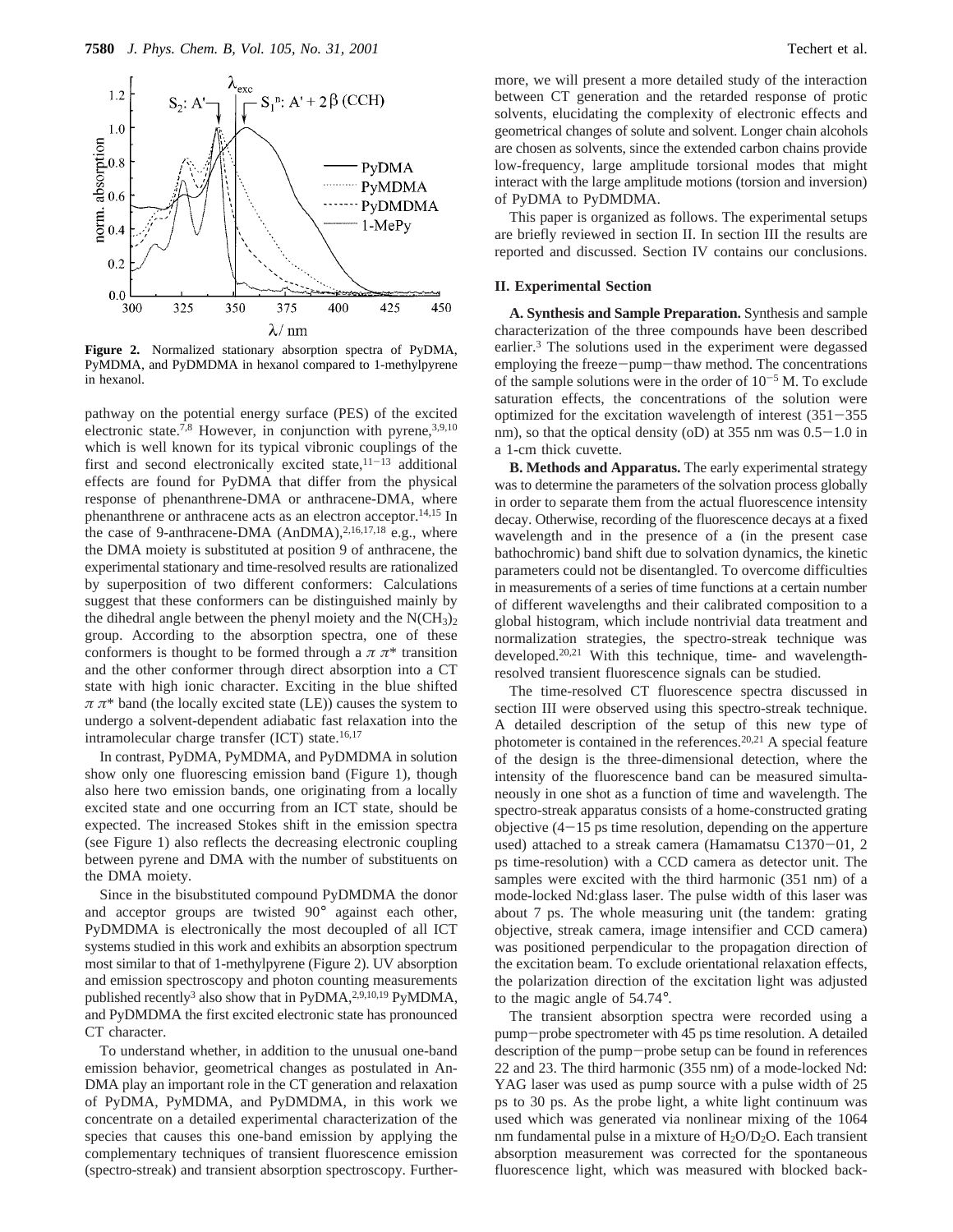

**Figure 3.** Spectro-streak snapshots of the time-resolved CT fluorescence emission of PyDMA (top), PyMDMA (middle), and PyDMDMA (bottom) in hexanol.

ground light. For the measurement of the transient spectra of possibly generated triplet species, a commercial Xenon flashlamp with 50  $\mu$ s time resolution was used as pump source in the transient absorption setup.

## **III. Results and Discussion**

**Transient Fluorescence Emission Experiments.** Figure 3 shows the three-dimensional spectro-streak snapshots of PyDMA (top), PyMDMA (middle), and PyDMDMA (bottom) in hexanol. The time-resolved differences in the behavior of PyDMA, PyMDMA, and PyDMDMA are obvious even before binning and integrating the raw data. The response function of the solvent, after the CT species was generated, is detected and characterized as a smearing of the fluorescence intensity with respect to time along the wavelength scale toward longer

wavelengths, yielding intensity/wavelength/time information. For all three shots, the same intensity scaling was used. Employing appropriate binning modes, provided by the twodimensional CCD camera, leads to time evolutions of the emission spectra as shown in Figure 4 (PyDMA, left; PyMDMA, middle; and PyDMDMA, right). The spectra shown in Figure 4 are the raw data that are not  $n^3 \tilde{v}^3$  corrected. The  $n^3 \tilde{v}^3$  correction is generally necessary if one is interested in relative population data, since the emission of the dipole is proportional to  $\tilde{v}^3$ . In none of the spectra could an emission band originating from a locally excited state be found. Whereas the spectro-streak measurements of PyMDMA are comparable to the results of PyDMA, in PyDMDMA the fast (about 200 ps) Stokes shift is associated with a fast intensity decrease on the same time scale, followed by a nanosecond decay.

The spectro-streak measurements reveal two characteristic dependences: first, they show the time evolution of the maximum of the emission band (the solvatochromic effect, yielding the solvation time  $\tau_s$ ), and second they allow the evaluation of the time evolution of the intensity of the band by integrating the fitted and extrapolated band over the entire wavelength range. The time dependence of the bathochromic fluorescence shift is determined as follows: After applying the  $n^3 \tilde{v}^3$  correction, the total emission bands were fitted to a lognormal function, yielding  $\tilde{\nu}_{\text{max}}^{24}$ . The fit also enables to extrapolate the emission band beyond the measurement range (instrumental cutoff wavelength). Thus, the time-dependent Stokes shift can be described by the correlation function

$$
C(t) = \frac{\tilde{\nu}_{\text{max}}(t) - \tilde{\nu}_{\text{max}}(\infty)}{\tilde{\nu}_{\text{max}}(0) - \tilde{\nu}_{\text{max}}(\infty)} \tag{1}
$$

and the solvation time  $\tau_s$ . Here,  $\tilde{\nu}_{\text{max}}(\infty)$  is the maximum of the CT band at long times and is taken from the stationary fluorescence measurement.

Table 1 summarizes the characteristics of the solvation dynamics for PyDMA, PyMDMA, and PyDMDMA in hexanol and octanol at different temperatures. In the case of PyDMA in octOH, double exponential fits were found to be satisfactory. In this case, the mean times  $\langle \tau_s \rangle$  of multiexponential fits according to

$$
\langle \tau_s \rangle = \sum_{i=1}^n A_i \tau_i \bigg| \sum_{i=1}^n A_i \tag{2}
$$

were used, where the amplitudes  $A_i$  (in cm<sup>-1</sup>) and the lifetimes  $\tau_i$  are fit parameters. The  $\tau_i$  are obtained from the exponential decay components  $A_i \exp(-t/\tau_i)$ . For the calculation of the longitudinal relaxation times  $\tau_L$  and  $\tau_{LD}$ , two models were used. Model 1 is based on the Debye continuum model where the solvent is treated as a structureless, noninteracting dielectric continuum. In this case, the solvent can be characterized by just one Debye dispersion region expressed in a monoexponential relaxation behavior and leading to the relaxation time25,26

$$
\tau_{\rm L} = \frac{\epsilon_{\infty}}{\epsilon} \tau_{\rm D} \tag{3}
$$

where  $\epsilon$  is the static dielectric constant and  $\tau_D$  denotes the Debye relaxation time. We adopted the Maxwell relationship  $\epsilon_{\infty} \simeq n^2$ and calculated  $\epsilon_{\infty}$  from the refractive index *n*. The determined solvation times  $\tau_s$  are comparable to, but in any case not shorter than, the longitudinal relaxation times  $\tau_L$  of the alcohols.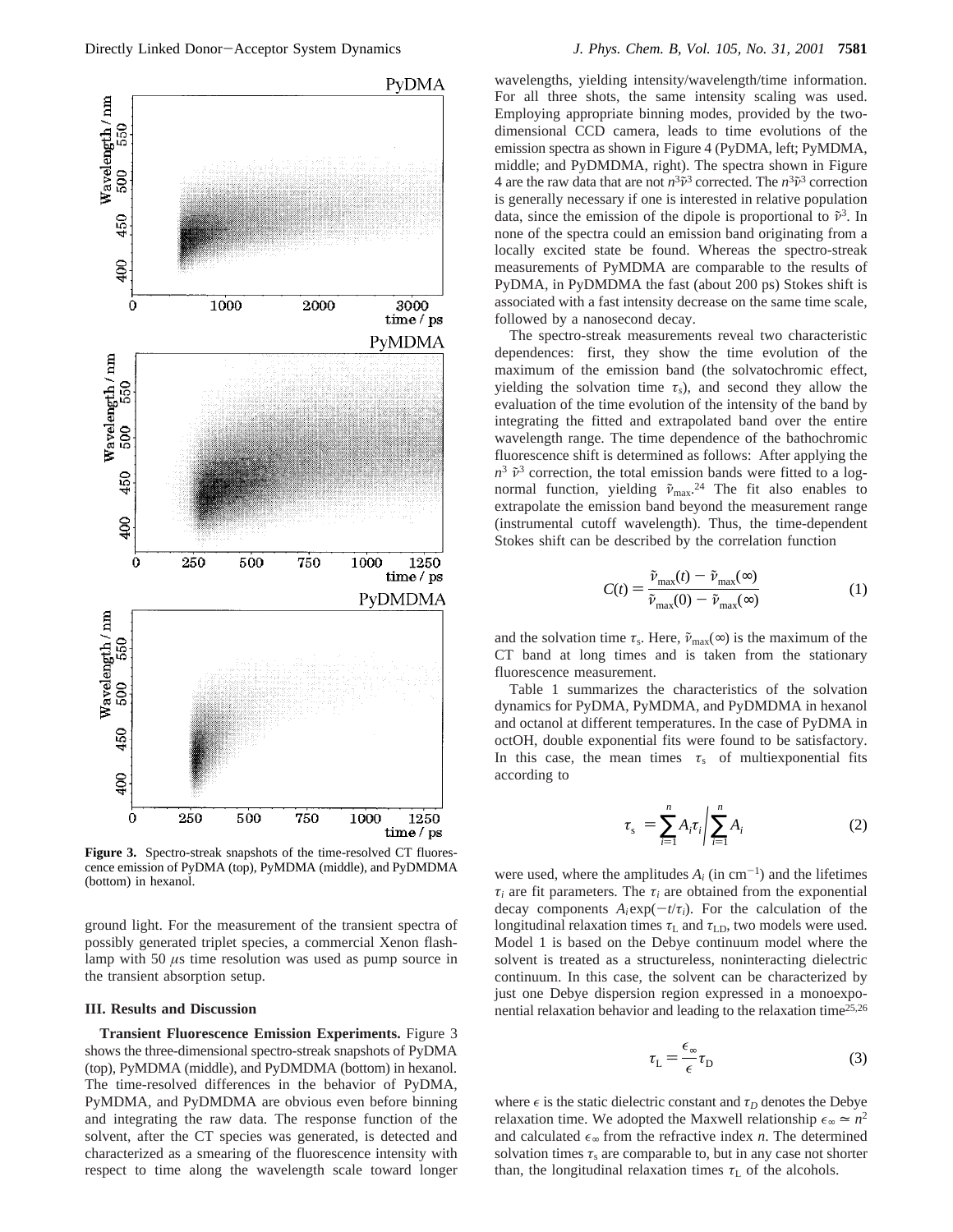

**Figure 4.** Time evolution of the CT fluorescence emission of PyDMA (left), PyMDMA (middle), and PyDMDMA (right) in hexanol. The streak images containing the intensity/wavelength/time information are displayed in binning mode.

**TABLE 1: Observed Solvation Times Derived from the Time Dependent Stokes Shift of the CT Fluorescence Band of PyDMA, PyMDMA, and PyDMDMA (eqs 1**-**4)**

| substance    | solvent | T/K | $A_1$ /cm <sup>-1</sup> | $\tau_1/ps$      | $A_2$ /cm <sup>-1</sup> | $\tau_2$ /ps | $\tilde{\nu}_{\infty}$ /ps | $\tau_s^{\alpha}/\text{ps}$ | $\tau_{\rm L}$ /ps | $\tau_{\rm s}/\tau_{\rm L}$ | $\tau_{LD}$ /ps | $\tau_{\rm s}/\tau_{\rm LD}$ |
|--------------|---------|-----|-------------------------|------------------|-------------------------|--------------|----------------------------|-----------------------------|--------------------|-----------------------------|-----------------|------------------------------|
| <b>PyDMA</b> | hexOH   | 253 | 1953                    | 1850             | 545                     | 192          | 20403                      | 1488                        | 1130               | 1.32                        | 1376            | 1.08                         |
|              |         | 273 | 1935                    | 552              | 392                     | 44           | 20626                      | 466                         | 429                | 1.09                        | 535             | 0.87                         |
|              |         | 293 | 2029                    | 227              |                         |              | 20650                      | 227                         | 187                | 1.21                        | 225             | 1.01                         |
|              |         | 296 | 1710                    | 207              |                         |              | 20780                      | 207                         | 161                | 1.29                        |                 |                              |
|              |         | 313 | 1681                    | 129              |                         |              | 20770                      | 129                         | 95                 | 1.35                        | 113             | 1.14                         |
|              | octOH   | 273 | 1657                    | 1402             | 714                     | 177          | 20800                      | 1033                        | $\simeq 800$       | 1.29                        |                 |                              |
|              |         | 293 | 1518                    | 535              | 569                     | 107          | 20935                      | 418                         | 353                | 1.18                        | 418             | 1.00                         |
|              |         | 313 | 1534                    | 241              | 365                     | 45           | 21022                      | 203                         | 157                | 1.29                        | 184             | 1.10                         |
|              |         | 333 | 1259                    | 133              | 350                     | 27           | 21150                      | 110                         | 89                 | 1.35                        |                 |                              |
| PyMDMA       | hexOH   | 273 | 2224                    | 605              |                         |              | 19787                      | 605                         | 429                | 1.41                        | 535             | 1.13                         |
|              |         | 293 | 1571                    | 285              |                         |              | 19884                      | 285                         | 187                | 1.52                        | 225             | 1.27                         |
|              |         | 296 | 1289                    | 274              |                         |              | 19911                      | 274                         | 161                | 1.76                        |                 |                              |
|              | octOH   | 273 | 2034                    | 1218             |                         |              | 20003                      | 1218                        | $\simeq 800$       | 1.56                        |                 |                              |
|              |         | 293 | 1504                    | 557              |                         |              | 20218                      | 557                         | 353                | 1.58                        | 418             | 1.33                         |
| PyDMDMA      | hexOH   | 253 | 4271                    | 1449             | 329                     | 65           | 18703                      | 1350                        | 1130               | 1.19                        | 1376            | 0.98                         |
|              |         | 273 | 4372                    | 315              |                         |              | 18788                      | 593                         | 429                | 1.38                        | 535             | 1.11                         |
|              |         | 293 | 4266                    | 255              |                         |              | 18815                      | 255                         | 187                | 1.36                        | 225             | 1.13                         |
|              |         | 296 | 4138                    | 228              |                         |              | 19080                      | 228                         | 161                | 1.42                        |                 |                              |
|              |         | 313 | 3895                    | 141              |                         |              | 19267                      | 141                         | 95                 | 1.48                        | 113             | 1.25                         |
|              | octOH   | 273 | 4062                    | 1193             |                         |              | 19094                      | 1193                        | $\simeq 800$       | 1.49                        |                 |                              |
|              |         | 293 | 3870                    | 547              |                         |              | 19247                      | 510                         | 353                | 1.44                        | 418             | 1.22                         |
|              |         | 313 | 3597                    | 245              |                         |              | 19543                      | 245                         | 157                | 1.56                        | 184             | 1.33                         |
|              |         | 333 | 2702                    | 149              |                         |              | 19785                      | 149                         | 89                 | 1.67                        |                 |                              |
| AnDMA        | hexOH   | 293 | $2397^b$                | 333 <sup>b</sup> |                         |              | $19320^b$                  | 333 <sup>b</sup>            | $187^b$            | $1.78^{b}$                  | 225             | 1.48                         |

 $a \pm 10\%$ . *b* From ref 2.

In model 2, the dipole character of the solvated chromophores is taken into account. Here, the interaction of a point dipole in a dielectric sphere with the dielectric constant  $\epsilon_c$  is included leading to the relaxation time27-<sup>29</sup>

$$
\tau_{\rm LD} = \frac{2\epsilon_{\rm s} + \epsilon_{\rm c}}{2\epsilon + \epsilon_{\rm c}} \tau_{\rm D} \tag{4}
$$

For the sake of simplicity  $\epsilon_c$  is set to unity.  $\tau_{LD}$  values calculated with eq 4 are systematically 20%larger than *τ*<sub>L</sub> relaxation times.

Independently, if  $\tau$ <sub>L</sub> or  $\tau$ <sub>LD</sub> is used, with increasing number of substituents the solvation times pass through a flat maximum for PyMDMA (see Table 1). As reported in reference 3, neither the stationary absorption (or emission) spectra nor the fluorescence lifetime measurements follow such dependences as shown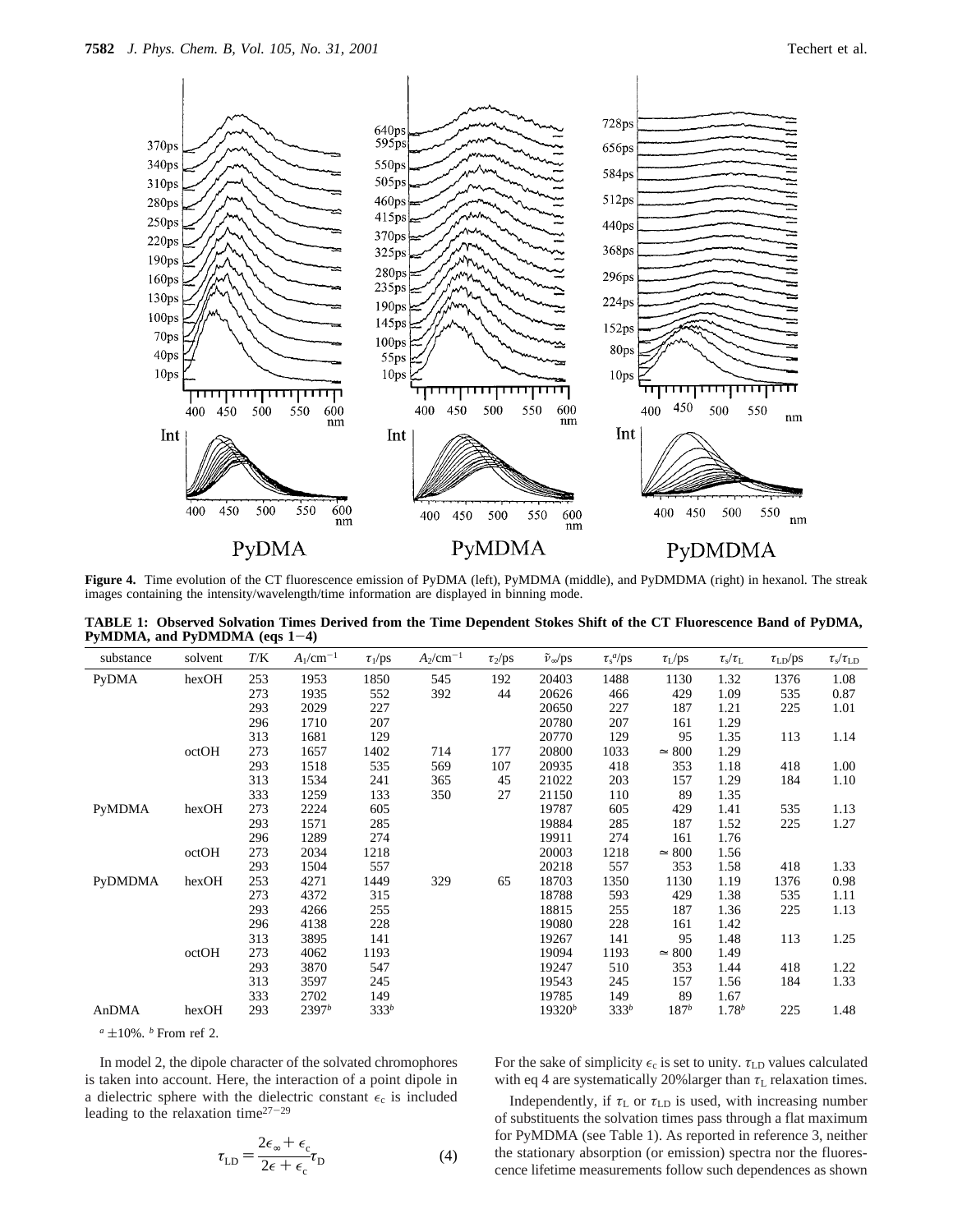**TABLE 2: Fluorescence Intensity Decrease of PyDMDMA Calculated from the Data of Figure 4 and Adjusted for the Overlap with the Time Dependent Stokes Shift of the CT Band***<sup>a</sup>*

| substance      | solvent | T/K | $B_1/a$ . u. $(\%)$ | $\tau_1'/ps$ | $\phi'_1/a$ . u. | $B_2/a$ . u. $(\%)$ | $\tau_2'/ps$ | $\phi'_2$ , u. |
|----------------|---------|-----|---------------------|--------------|------------------|---------------------|--------------|----------------|
| <b>PyDMDMA</b> | hexOH   | 253 | 6491(64.8)          | 700          | 0.060            | 3529(35.2)          | 18400        | 0.940          |
|                |         | 273 | 5773(57.5)          | 305          | 0.020            | 4260(42.5)          | 19300        | 0.980          |
|                |         | 293 | 6128(53.8)          | 162          | 0.009            | 5257(46.2)          | 20200        | 0.991          |
|                |         | 313 | 6031(53.3)          | 102          | 0.006            | 5285(46.7)          | 20800        | 0.994          |
|                | octOH   | 273 | 6708(65.7)          | 721          | 0.064            | 3509(34.3)          | 17700        | 0.936          |
|                |         | 293 | 5909(57.1)          | 341          | 0.023            | 4303(42.1)          | 19600        | 0.977          |
|                |         | 313 | 6069(51.4)          | 173          | 0.009            | 5736(48.6)          | 22100        | 0.991          |
|                |         | 333 | 4868(41.1)          | 112          | 0.004            | 6963(58.9)          | 25000        | 0.996          |

*a B<sub>i</sub>* are the exponential prefactors and *τ*<sup>'</sup><sub>1</sub> the time constants (1/e) of the fluorescence decay components.  $\phi'_i = B_i \tau'_1 / \sum_i B_i \tau'_1$  are the relative or escence quantum vields. The monoexponential fluorescence d fluorescence quantum yields. The monoexponential fluorescence decay times of PyDMA at 293 K are 3.7 ns (in hexOH), of PyMDMA 8.3 ns (in hexOH), and 7.6 ns (in octOH) ref 4.



**Figure 5.** Comparison of the effective solvation relaxation time  $\tau_s$  for PyDMA, PyMDMA, and PyDMDMA with the longitudinal relaxation time *τ*<sup>L</sup> for hexOH and octOH (line with slope 1; see Table 1).

in Table 1. In these measurements, the order determined by structural changes is always PyDMA-PyMDMA-PyDMDMA. Taking the  $n^3\tilde{v}^3$  correction into account, in the case of PyMDMA the wavelength corrected lifetime per volume, *κ*, decreases with increasing solvent polarity.30 The *κ* values of PyDMA and PyDMDMA are solvent-independent within the error of experiment.

Figure 5 summarizes the different solvation kinetics by plotting the (averaged, cf. eq 2) solvation time,  $\tau_s$ , against the longitudinal relaxation time,  $\tau_L$ , of the solvent. The slope of the plots is not equal to unity. The plot shows not only show the reversed order in the dynamics, PyDMA-PyMDMA-PyDMDMA, but also a nonlinear dependence of  $\tau_s$  on  $\tau_L$  in the case of PyDMDMA. The deviation of the observed slower solvation times  $\tau_s$  from  $\tau_L$ , which is also expressed in the ratio  $\tau_s/\tau_L$  in Table 1, may be interpreted as additional intramolecular reorganizations that contribute as energy stabilization terms (in addition to the solvation) to the dynamic red shift of the fluorescence.

The same dependence is found by applying the improved model 2: if  $\tau_L$  is plotted vs.  $\tau_{LD}$  (not shown in this work) or if one compares the ratio  $\tau_s/\tau_{LD}$  in Table 1 with the ratio  $\tau_s/\tau_{L}$ , the former are, in general, closer to unity. However, in particular for PyDMDMA, the same systematic deviations or nonlinear dependencies are found as in the case of the ratio  $\tau_s/\tau_L$ .

In a first approximation, linear alcohols can be described as Debye continuua. Experiments give evidence for nonlinear solvation dynamics with three different dispersion regions characterized by three different relaxation times  $\tau_{D1}$ ,  $\tau_{D2}$ , and *τ*D3. 25,26,31 Taking the three different dispersion regions into consideration, different  $\tau_{\text{L}}$  and  $\tau_{\text{LD}}$  times might be fitted in analogy to eqs 3 and 4. However, as can be seen from Table 1,

the kinetics of the CT solvation of PyDMA, PyMDMA, and PyDMDMA are mainly found to decay monoexponentially within the accuracy of the apparatus. Only the CT solvation times for PyDMA in octOH could be fitted biexponentially. And even these fitted times  $\tau_1$  and  $\tau_2$  do not sufficiently coincide with the relaxation times as measured by Garg and Smyth<sup>26</sup> (e.g., CT solvation relaxation times of PyDMA in octOH at *T*  $=$  313 K:  $\tau_1$   $=$  241 ps and  $\tau_2$   $=$  45 ps, in comparison to the Debye relaxation times of octOH according to ref 26:  $\tau_{D1}$  = 1780 ps,  $\tau_{D2}$  = 39 ps, and  $\tau_{D3}$  = 3.2 ps), with exception of the (accidentally coinciding) "second" relaxation times  $\tau_2$  and  $\tau_{D2}$ .

In addition to the (anomalous) solvation dynamics, Py-DMDMA shows a biphasic intensity decay in contrast to PyDMA and PyMDMA, where the intensity decay could be fitted to a single-exponential function. Table 2 summarizes the data for PyDMDMA determined by spectro-streak and single photon counting measurements. The fit parameters *B*1,  $B_2$ , and  $\tau'_1$  (the fast component to the biphasic decay function  $B_1 \exp(-t/\tau_1') + B_2 \exp(-t/\tau_2')$  have been optimized applying<br>the least-squares method while holding  $\tau_1'$  (the slow compothe least-squares method while holding *τ*′ <sup>2</sup> (the slow component) fixed. The nanosecond decay time *τ*<sup>'</sup><sub>2</sub> could be measured separately with high precision  $(\pm 2\%)$  since the  $\tau'_1$  times are<br>shorter by a factor of at least 30. The striking similarity of the shorter by a factor of at least 30. The striking similarity of the  $\tau'_{2}$  times and the solvation times  $\tau_{s}$  possibly point at coupled processes during the stabilization dynamics of PyDMDMA.

As shown in the Figure 6, the temperature dependences of *τ*<sub>s</sub>, *τ*<sub>L</sub>, and *τ*<sup>'</sup><sub>1</sub> according to ln(1/*τ*<sub>s</sub>, 1/*τ*<sub>L</sub>, *τ*<sup>'</sup><sub>1</sub>) =  $k_i$  exp( $-E_a/RT$ ) are comparable. In Figure 6, top, an Arrhenius plot is given for are comparable. In Figure 6, top, an Arrhenius plot is given for the solvation time  $\tau_s$ . All three components show a slight deviation from a linear  $T^{-1}$  relation, though it is most pronounced in the case of PyDMDMA. The activation energies for the solvation processes are in the range of  $(21-28)$  kJ mol<sup>-1</sup>. Figure 6, bottom, summarizes the temperature dependences of the fast and slow fluorescence intensity decrease for PyDMDMA in hexOH and in octOH. Here,  $ln(1/\tau'_1)$  and  $ln(1/\tau'_2)$  of Table 2 are plotted against  $T^{-1}$  for comparison. The orders of magnitude of the slopes are comparable to that of Figure 6, top.

**Transient Absorption Experiments.** The transient absorption (TRABS) spectra of PyDMA and PyDMDMA in hexanol are shown in Figure 7. These spectra are corrected by subtraction of spontaneous fluorescence. Characteristic for the transient spectra of PyDMA are the negative changes in optical density that are caused by amplified stimulated emission (ASE) of the measuring background light. Due to solvent relaxation after CT generation, the system stabilizes and the gain spectrum shifts with time to the wavelength of the stationary limit in the red. The transient spectra of PyDMA are dominated by the characteristics of this compound as a potential "CT laser dye" with four-level properties and therefore low threshold.2 Since the background amplification strongly influences the transient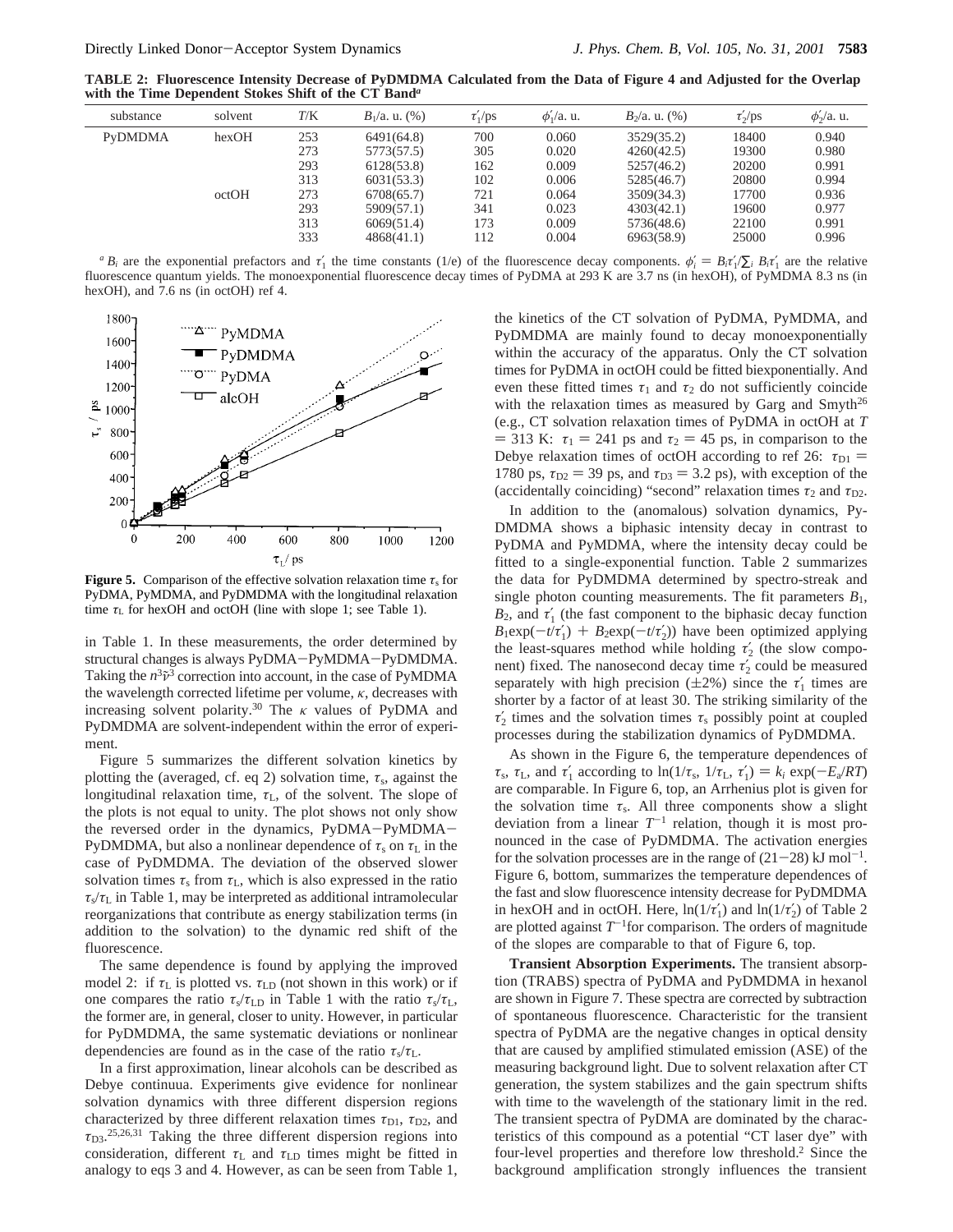

**Figure 6.** Top: Arrhenius plot of the temperature-dependent solvation response of PyDMA, PyMDMA, and PyDMDMA in hexanol. Bottom: Temperature dependence of fluorescence decay times  $τ'_{1}$  and  $τ'_{2}$ of PyDMDMA in hexOH (cf. Table 2).



**Figure 7.** Transient absorption (TRABS) and gain spectra, respectively, of PyDMA (left) and PyDMDMA (right) in hexanol. The TRABS spectra of PyDMA are governed by the gain spectra. For PyDMDMA, the narrowing of the TRABS band points to a conformational change from an initial exciplex type species to a more radical ion-like species at later (> 500 ps) times. The influence of the gain spectrum in this case is small.

spectra and overlaps with the transient absorption band, a fit of the spectra at a time directly after light excitation and several hundred picoseconds later was not possible.

In PyDMDMA, at early times ASE also arises but much less pronounced than in the case of PyDMA. Therefore, the transient spectra reflect, like the fluorescence quantum yield measurements,<sup>3</sup> the minor laser efficiency of PyDMDMA compared to the more strongly lasing PyDMA. Since the stationary emission maximum of PyDMDMA in hexOH is located near 515 nm

(Figure 1), at times  $t > 300$  ps the spectral range between 500 and 700 nm is characterized by a broad absorption band (which is typical for the CT exciplex species at early times) and a gradually sharpened band in the wavelength range of the acceptor radical anion moiety.32 This characteristic distinction has been observed and discussed decades ago and is generally accepted since.32 The gain contribution in the transient absorption spectra of PyDMDMA is minimal, particularly in the long time range (> 500 ps). These important features shall be considered in the discussion of a model that describes the reaction mechanism of PyDMDMA in protic solvents.

The TRABS apparatus also permits the registration of triplet spectra. In none of the systems studied was absorption of a 3Py\* like species detected within the sensitivity of the apparatus.

**Discussion of Mechanisms.** The observed bathochromic shifts of the emission spectra as a consequence of a large excited-state dipole moment give evidence that the emitting state has pronounced CT character. No complications arise in the discussion of PyDMA and PyMDMA, whereas the kinetics of PyDMDMA show higher complexity as discussed in the following. First, one has to consider three characteristic time windows: (1) fast processes as ET (internal conversion) and vibrational relaxation in the subpicosecond range; not directly accessible in our experiments; (2) intermediate transient processes as solvation and concomitant intramolecular reorganizations on the time-scale of  $100-300$  ps; (3) fluorescence decay of nanosecond duration from a relaxed CT state.

For the spectro-streak and transient absorption measurements, PyDMA to PyDMDMA were excited with picosecond light pulses of 351 and 355 nm, respectively. These excitation wavelengths are in the spectral overlap region of the vibrationally highly excited  $S_1^n \leftarrow S_0$  transition and the  $S_2^0 \leftarrow S_0$ transition (see Figure 2). Note, that for the correct data treatment of measured spectroscopic features the adiabatic representation should be applied.<sup>33</sup> Also, quantum chemical calculations (ab initio or semiempirical) follow the adiabatic representation, since here the potential energy matrix is diagonal and not the nuclear kinetic energy matrix as in the diabatic representation. If one aims at comparing experimental results and theoretical calculations based on ab initio methods, it is therefore useful to work in the adiabatic representation. For a detailed discussion concerning these points, see ref 3. As a further consequence, in a *diabatic* picture the spectral overlap region of the S<sub>1</sub> and the  $S_2$  state would correspond to the LE/CT overlap region. However, in an *adiabatic* representation this 1:1 correspondence is not valid anymore (see also ref 3). In the following we will concentrate on the *adiabatic* representation of ET and relaxation dynamics as it was defined in ref 3. Further complexity arises by the nonnegligible mixing of the  $S_2$  state with the  $S_3$  state, which is also pointed out in refs 3 and 34.

After the excitation in the  $S_1/S_2$  overlap region, the relaxation of the system to the vibrationally relaxed CT state coincides with solvation or, in other words, concomitant intramolecular reorganization takes place in parallel with fluorescence, first from the CT state and followed by the fluorescence from the gradually solvated  $CT_s$  state. These processes take place on a <sup>100</sup>-300 ps time-scale.

In the following, the extent of the adiabaticity of the ET (expressed in the adiabaticity parameter) is investigated. Since PyDMA to PyDMDMA are coupled ICT systems with strongly modulated photophysical characteristics due to the dominant vibronic coupling of the pyrene moiety, a clear separation of the photophysical reaction coordinate in a diabatic *inter*molecular (solvation) coordinate and a diabatic *intra*molecular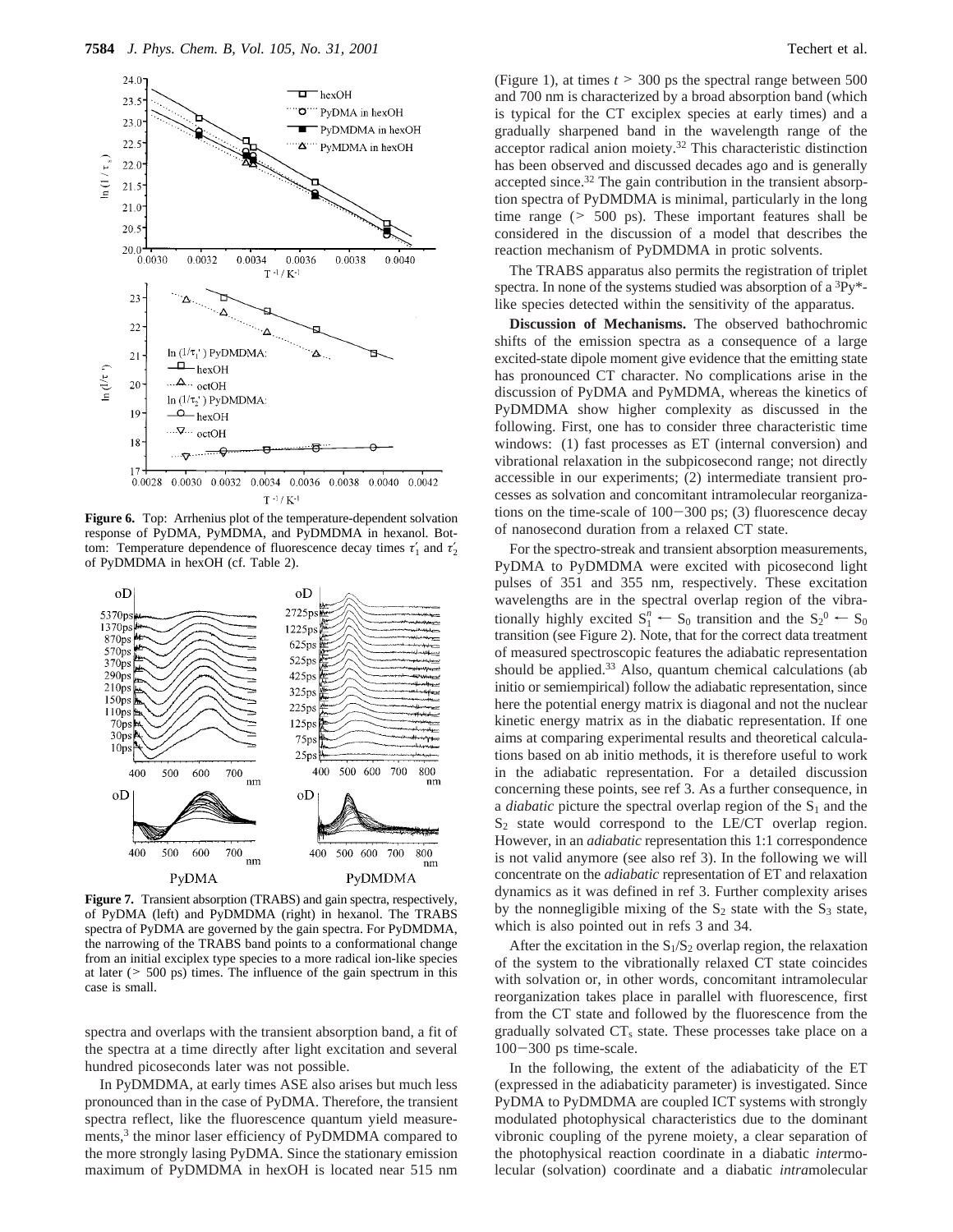reorganization coordinate cannot easily be made. The formalisms for perturbative treatments are also based on weakly interacting PESs,<sup>35</sup> which, however, is not the case particularly for the reported systems. The adiabaticity of an ET reaction can be quantified by the adiabaticity parameter $17,36$ 

$$
\zeta = \frac{8\pi W^2 \tau_{\rm L}}{\hbar N_{\rm a} k_{\rm s}}\tag{5}
$$

where *W* denotes the electronic coupling matrix element,  $N_a$  is Avogadro's constant,  $k_s$  is the solvent force constant, and  $\tau_L$  is the longitudinal dielectric relaxation time. According to Rips et al.,<sup>36</sup> the solvent-controlled ET regime is realized when  $\zeta \gg$ 1. In previous work,<sup>3</sup> the coupling matrix element for PyDMA was determined to  $W = 1.09$  kcal mol<sup>-1</sup>. Assuming the same solvent properties as in the work of Tominaga et al.<sup>17</sup> ( $k_s = 20$ ) kcal mol<sup>-1</sup>,  $\tau_{\rm L} = 1$  ps; note that eq 5 is not given in atomic units),  $\zeta$  is calculated to be 90, which is in the same order of magnitude as for AnDMA, which was  $\zeta \approx 80 \gg 1$ . Therefore, it can be concluded that both systems are governed by strong adiabatic couplings and that PyDMA is even more strongly coupled than AnDMA (which is supported, e.g., by the difference in the absorption spectra).

However, in longer-chained alcohols, such as hexOH, *τ*<sup>L</sup> increases to  $\tau_{\text{L}} = 187$  ps. With an estimated solvent force constant of  $k_s \approx 15$  kcal mol<sup>-1</sup> for PyDMA,  $\zeta$  dramatically increases to  $\zeta \approx 2.4 \times 10^3 \gg 1$ , meaning an even more solventcontrolled adiabatic ET reaction. For octOH,  $\tau_L = 353$  ps leads to  $\zeta \approx 4.2 \times 10^3$ . With respect to  $\tau$ <sub>L</sub> in Table 1, it can therefore be concluded that the larger  $\tau_L$  (which in alcohols corresponds to an increase of the length of the carbon chain and a decrease of the dielectric properties of the solvent), the less the transiently formed CT dipole is stabilized and the more the ET is solventcontrolled (if it can be treated adiabatically).

If PyDMA, PyMDMA, PyDMDMA, (and AnDMA) in the same solvent hexOH are compared, the adiabaticity of the reaction and the solvent-assistance of the very fast ET are differently pronounced and reflected in the change of *τ*<sup>s</sup> and  $\tau_s/\tau_L$  of Table 1 and Figure 5. At  $T = 293$  K, one finds for PyDMA  $\tau_s = 227$  ps and  $\tau_s/\tau_L = 1.21$ , which increases for PyMDMA to  $\tau_s = 285$  ps and  $\tau_s/\tau_L = 1.52$  and decreases for PyDMDMA to  $\tau_s = 255$  ps and  $\tau_s / \tau_L = 1.36$ . AnDMA shows the slowest solvation relaxation behavior with  $\tau_s = 333$  ps and  $\tau_s/\tau_L = 1.78$ .

As reported in ref 3, the coupling matrix element *W* marginally decreases in the opposite direction from *W*(PyDMA)  $= 1.09$  kcal mol<sup>-1</sup> to *W*(PyDMDMA) = 0.9 kcal mol<sup>-1</sup>. Obviously, PyDMA shows the strongest coupling, resulting in an ultrafast ET reaction without pronounced intramolecular reorganization steps; the ET takes place nearly without any friction or reaction barrier. This fact is also reflected in the spectro-streak measurements where the refined  $\tau_s$  is similar to the known  $\tau_L$ . In previous work,<sup>3</sup> the ET step was estimated to occur on the time scale of 15 fs. However, the experimental verification of this value has still to be given. Even if the coupling is still considerable, the smaller coupling constant in AnDMA ( $W = 0.8$  kcal mol<sup>-1</sup>) leads to a slightly slower ET decay time  $\leq 150$  fs<sup>17</sup> and intramolecular reorganization might play a somewhat more important role for the ET reaction than in the case of PyDMA. This would result in a larger discrepancy of  $\tau_s$  compared to  $\tau_L$ .

For the same reason, one could expect that  $\tau_s/\tau_L$  increases from PyDMA to PyDMDMA. The increase is found for PyMDMA; however, for PyDMDMA the ratio again decreases



**Figure 8.** Comparison of the fast component of the fluorescence intensity decay time  $\tau'_{1}$  (top), the solvation relaxation time  $\tau_{s}$  (middle), and the time course of the fwhm change of the transient spectra  $\tau_{\text{decrease}}$ (fwhm) (bottom) of PyDMDMA in hexOH ( $DR =$  diradical). Top and middle are results from the numerical treatment of the spectro-streak measurements, bottom is a result of the numerical treatment of the transient spectra.

as seen in Table 1, in Figure 5 and in Figure 6. To understand this anomalous solvation behavior of PyDMDMA, the decay time of the ICT fluorescence  $\tau'_1 = 162$  ps ( $T = 293$  K, Table 2) and the relaxation time of the ICT solvation  $\tau = 228$  ps ( $T =$ and the relaxation time of the ICT solvation  $\tau_s = 228$  ps (*T* = 293 K, Table 1) are plotted in Figure 8 and compared with the numerical treatment of the transient spectra in Figure 7. Since the gradual sharpening of the transient band of PyDMDMA in the wavelength range of the acceptor radical anion<sup>32</sup> can be assigned to a species with diradical character, the fwhm of this transient band is a measure of the dynamic transition from a ICT state to the diradical (DR) state. Figure 8, bottom, shows the decay behavior from the broad band with fwhm  $= 5000$  $cm^{-1}$  to the narrow band with fwhm = 2500 cm<sup>-1</sup> with a transition time of  $\tau_{\text{decrease}} = 190 \text{ ps.}$  All three decay times,  $\tau'_{1}$ ,  $\tau_{\text{and } \tau_{1}}$  are (within about  $+18\%$ ) of the same order of  $\tau_s$ , and  $\tau_{\text{decrease}}$ , are (within about  $\pm 18\%$ ) of the same order of magnitude.

This fact, in conjunction with other observations, e.g., the decrease of the absolute CT fluorescence quantum yield of  $\Phi_F$ = 0.65 (PyDMDMA in hexOH) compared to  $\Phi$ <sub>F</sub> = 0.97 (PyDMA in hexOH), might be rationalized by the introduction of a third nonfluorescing state in the reaction scheme of PyDMDMA, providing a nonradiative deactivation channel. Figure 9 depicts an adiabatic mechanism suggesting a solventdriven transition from a fluorescing ICT species to a nonfluo-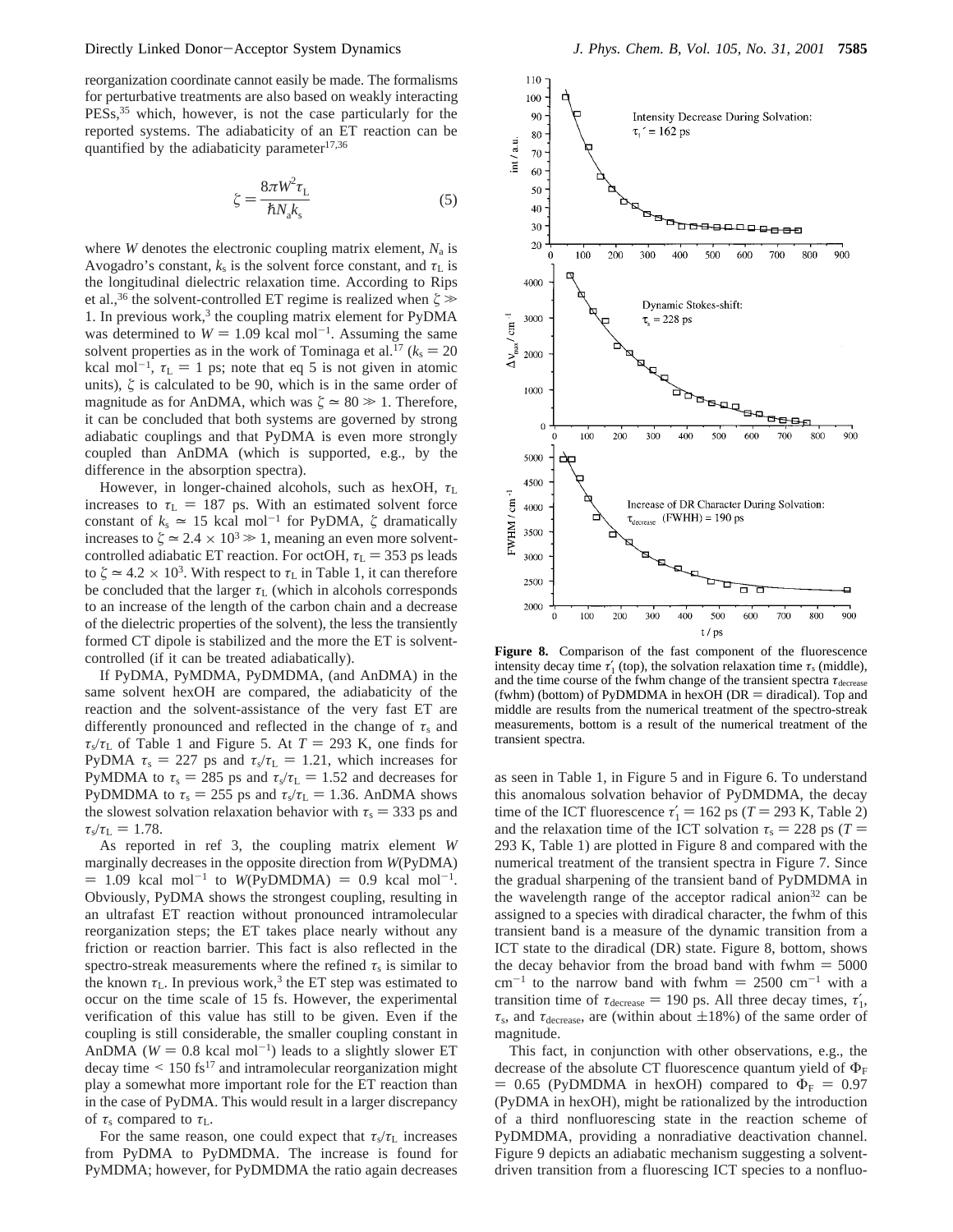

**Figure 9.** Adiabatic reaction scheme for the deactivation of Py-DMDMA. The arrow indicates the solvation process as a function of time  $(\sigma(t))$  as manifested by the observed large bathochromic Stokes shift. The solvent-supported fluorescence quenching is expressed in an adiabatic transition to a species with diradical (DR) character.

rescing species with diradical character for PyDMDMA. In the course of the described solvation process  $\sigma$ , fluorescence emission properties, represented by the solvation dependent fluorescence rate coefficient, *kf*, gradually decrease until the fully solvated and relaxed species  $S_1^{\sigma}$  (fluorescing) and DR<sup>*σ*</sup> (nonfluorescing) are reached.

The experimental finding that the degree of solvation was observed to be less pronounced with increasing solvent polarity (from *n*-hexane to acetonitrile) compared to systems where the separation of  $A^-$  and  $D^+$  moieties is possible<sup>3</sup> also supports the idea of a coupling between the solvation process and the CT emission probability in the case of the pre-twisted Py-DMDMA. This is typical for closely linked A/D systems where solvent-shared  $A^- D^+$  pairs hardly do exist: solvent molecules with large dipole moments (high permittivity in the bulk, e.g., acetonitrile) cannot separate the linked moieties and therefore decrease the Coulomb energy much less.

#### **IV. Conclusions**

In this work kinetic studies of the fast dynamic Stokes shift of hexOH and octOH around optically generated CT dipoles have been presented. Three covalently linked electron donoracceptor systems of the type pyrene (acceptor)/dimethylaniline (donor) varying in methyl substitution on the donor part (PyDMA, PyMDMA, and PyDMDMA) were used as model CT compounds. The CT species were optically generated by UV absorption. The fast spectroscopic changes related to solvents and solvent responses were observed by the picosecond spectro-streak technique (351 nm excitation wavelength) and picosecond transient absorption spectroscopy (355 nm excitation wavelength).

In PyDMA, PyMDMA, and PyDMDMA, the kinetic treatment of the dynamic Stokes shift detected by the spectro-streak photometer leads to solvation relaxation times of hexOH and octOH comparable with, but 10% larger than the longitudinal dielectric relaxation times of the neat alcohols. The deviation increases from PyDMA to PyMDMA and decreases in the case of PyDMDMA. Only in the case of PyDMDMA does the intensity analysis of the spectro-streak measurements in time

yield a biphasic fluorescence decay with a fast component on a time scale comparable to the solvation relaxation times and comparable to the change of the fwhm of the transient absorption band.

Characteristic for all three compounds is the high fluorescence quantum yield. Furthermore, the gain spectrum (generated by amplification of the measuring background light) influences the transient absorption spectrum in the wavelength range of the CT emission band, strongly in PyDMA and to a minor extent in PyDMDMA. Therefore, the time evolution of the transient emission and absorption spectra mainly reflects both the dynamics of the solvent stabilization around the CT dipole and the deactivation of the CT state.

Another important piece of information is derived from the transient absorption at times > 300 ps. The relatively narrow absorption band of PyDMDMA (in the wavelength range of the pyrene anion spectrum near 500 nm) indicates the generation of a transient species with diradical character. It is concluded that this DR species exhibits a reduced emission probability that is due to a solvation  $(\sigma)$ -dependent change of the electronic structure (cf.  $k_f/n^3\tilde{v}^3$ ). Gould and Farid<sup>37</sup> have recently critically examined the relationship between CT fluorescence from a contact radical ion pair and a nonradiative (thermal) ET in bimolecular donor-acceptor systems. It is planned to apply their approach to elucidate the nature of the DR state of PyDMDMA as conjectured from the present experimental data.

A further possibility of direct experimental determination of the structural rearrangements of CT compounds in time could be time-resolved X-ray diffraction based on a pulsed (UV light) pump (X-rays) probe technique with a synchrotron source. Work in this field is in progress at the European Synchrotron Radiation Facility (ESRF) at Grenoble, France.<sup>38-40</sup>

**Acknowledgment.** The authors thank B. Frederichs and H. Meyer for technical assistance and Dr. W. Kühule and the coworkers of the preparative organic group of the department (MPI) for the synthesis of the compounds. Financial support by the Deutsche Forschungsgemeinschaft through grant DFG-Sta 213/1-1 is gratefully acknowledged.

#### **References and Notes**

(1) Dapprich, J.; Walter, N.; Salinque, F.; Staerk, H. *J. Fluoresc.* **1997**, *7*, 87 S.

- (2) Wiessner, A.; Hüttmann, G.; Kühnle, W.; Staerk, H. *J. Phys. Chem.* **1995**, *99*, 14923.
- (3) Techert, S.; Schmatz, S.; Wiessner, A.; Staerk, H. *J. Phys. Chem. A* **2000**, *104*, 5700.
- (4) Soujanya, T.; Philippon, A.; Leroy, S.; Vallier, M.; Fages, F. *J. Phys. Chem. A* **2000**, *104*, 9408.

(5) Simon, J. A.; Curry, S. L.; Schmehl, R. H.; Schatz, T. R.; Piotrowiak, P.; Jin, X.; Thummel, R. P. *J. Am. Chem. Soc.* **1997**, *119*, 11012. (6) Weller, A., unpublished results.

(7) Techert, S.; Schotte, F.; Wulff, M. *Phys. Re*V*. Lett.* **<sup>2001</sup>**, *<sup>86</sup>*(10), 2030.

- (8) Techert, S.; Schotte, F.; Wulff, M. *Highlights ESRF* **2001**, *5*, 14.
- (9) Hagopian, S.; Singer, A. *J. Am. Chem. Soc.* **1985**, *107*, 1874.
- (10) Tseng, J. C.-C.; Singer, A. *J. Phys. Chem.* **1989**, *93*, 7092.
- (11) Bree, A.; Vilkos, V. V. B. *Spectrochim. Acta* **1972**, *27 A*, 2333.
- (12) Klimova, L. A. *Chem. Phys. Lett.* **1970**, *4*, 537.
- (13) Bree, A.; Vilkos, V. V. B. *Opt. Spectrosc.* **1963**, *14*, 185.

(14) Onkelinx, A.; Schweitzer, G.; De Schryver, F. C.; Miyasaka, H.; der Auweraer, M. V.; Asahi, T.; Masahura, H.; Fukumura, H.; Yashima, A.; Iwai, K. *J. Phys. Chem*. **1997**, *A 101*, 5054.

- (15) Okada, T.; Mataga, N.; Baumann, W.; Siemarczuk, A. *J. Phys. Chem.* **1987**, *91*, 4490.
- (16) Tominaga, K.; Walker, G. C.; Jarzeba, W.; Barbara, P. F. *J. Phys. Chem.* **1991**, *95*, 10475.
- (17) Tominaga, K.; Walker, G. C.; Kang, T. J.; Barbara, P. F.; Fonseca, T. *J. Phys. Chem.* **1991**, *95*, 10475.
	- (18) Dey, J.; Warner, I. M. *J. Phys. Chem.* **1997**, *A101*, 4872.
	- (19) Herbich, J.; Kapturkievicz, A. *Chem. Phys.* **1993**, *158*, 143.